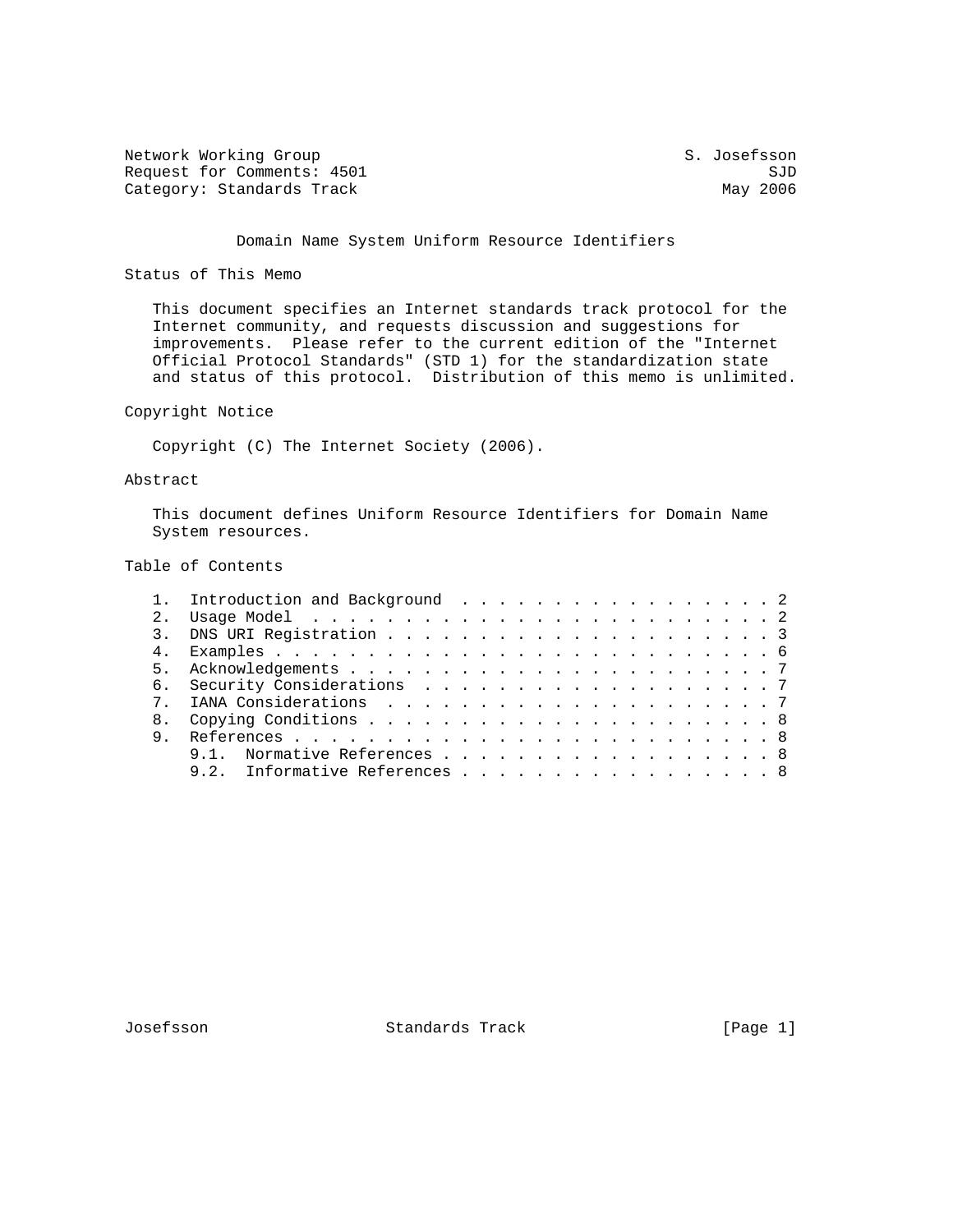## 1. Introduction and Background

 The Domain Name System (DNS) [1] [2] is a widely deployed system used, among other things, to translate host names into IP addresses. Several protocols use Uniform Resource Identifiers (URIs) to refer to data. By defining a URI scheme for DNS data, the gap between these two worlds is bridged. The DNS URI scheme defined here can be used to reference any data stored in the DNS.

 Data browsers may support DNS URIs by forming DNS queries and rendering DNS responses using HTML [12], which is similar to what is commonly done for FTP [6] resources. Applications that are Multipurpose Internet Mail Extensions (MIME) [7] aware may tag DNS data retrieved using this scheme with the text/dns or application/dns types as specified in [15].

 The key words "MUST", "MUST NOT", "REQUIRED", "SHALL", "SHALL NOT", "SHOULD", "SHOULD NOT", "RECOMMENDED", "MAY", and "OPTIONAL" in this document are to be interpreted as described in RFC 2119 [3].

2. Usage Model

 Refer to section 1 of [5] for an in-depth discussion of URI classifications. In particular, the reader is assumed to be familiar with the distinction between "name" and "locator". This section describes how the DNS URI scheme is intended to be used and outlines future work that may be required to use URIs with the DNS for some applications.

 The URI scheme described in this document focuses on the data stored in the DNS. As such, there is no provision to specify any of the fields in the actual DNS protocol. This is intended so that the URI may be used even in situations where the DNS protocol is not used directly. Two examples for this are zone file editors and DNS related configuration files, which may use this URI scheme to identify data. The application would not use the DNS protocol to resolve the URIs.

 A limitation of this design is that it does not accommodate all protocol parameters within the DNS protocol. It is expected that, for certain applications, a more detailed URI syntax that maps more closely to the DNS protocol may be required. However, such a URI definition is not included in this document. This document specifies a URI that is primarily intended to name DNS resources, but it can also be used to locate said resources for simple, yet common, applications.

Josefsson Standards Track [Page 2]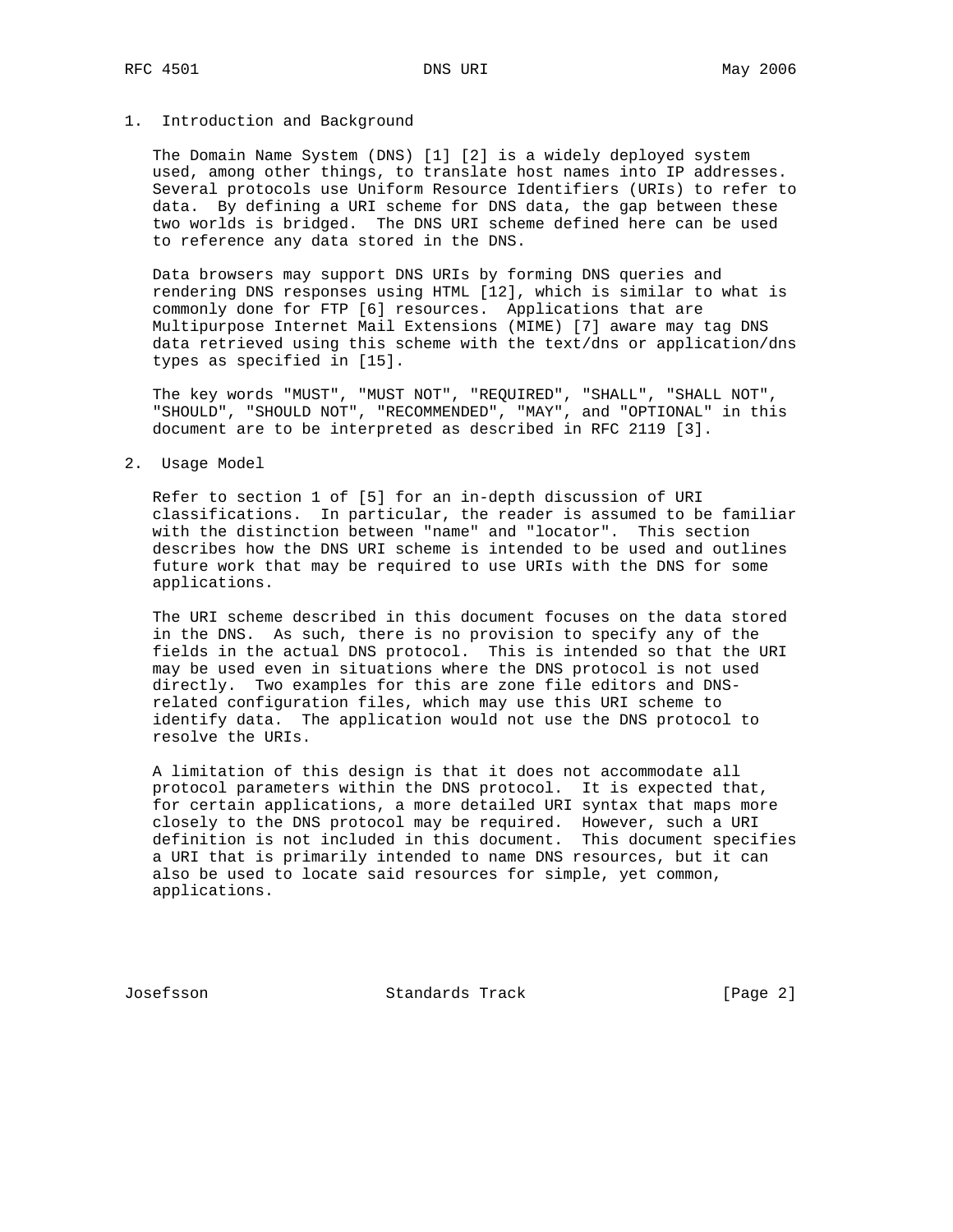3. DNS URI Registration

 This section contains the registration template for the DNS URI scheme in accordance with [11].

URL scheme name: "dns".

 URL scheme syntax: A DNS URI designates a DNS resource record set, referenced by domain name, class, type, and, optionally, the authority. The DNS URI follows the generic syntax from RFC 3986 [5] and is described using ABNF [4]. Strings are not case sensitive, and free insertion of linear-white-space is not permitted.

dnsurl  $=$  "dns:"  $[$  "//" dnsauthority "/" ] dnsname ["?" dnsquery] dnsauthority = host [ ":" port ] ; See RFC 3986 for the ; definition of "host" and "port". dnsname  $= *pchar$  ; See RFC 3986 for the ; definition of "pchar". ; The "dnsname" field may be a ; "relative" or "absolute" name, ; as per RFC 1034, section 3.1. ; Note further that an empty ; "dnsname" value is to be ; interpreted as the root itself. ; See below on relative dnsnames. dnsquery = dnsqueryelement [";" dnsquery] dnsqueryelement = ( "CLASS=" dnsclassval ) / ( "TYPE=" dnstypeval ) ; Each clause MUST NOT be used more ; than once. dnsclassval =  $1*$ digit / "IN" / "CH" / <Any IANA registered DNS class mnemonic> dnstypeval =  $1*$ digit / "A" / "NS" / "MD" / <Any IANA registered DNS type mnemonic> Unless specified in the URI, the authority ("dnsauthority") is assumed to be locally known, the class ("dnsclassval") to be the Internet class ("IN"), and the type ("dnstypeval") to be the Address

Josefsson Standards Track [Page 3]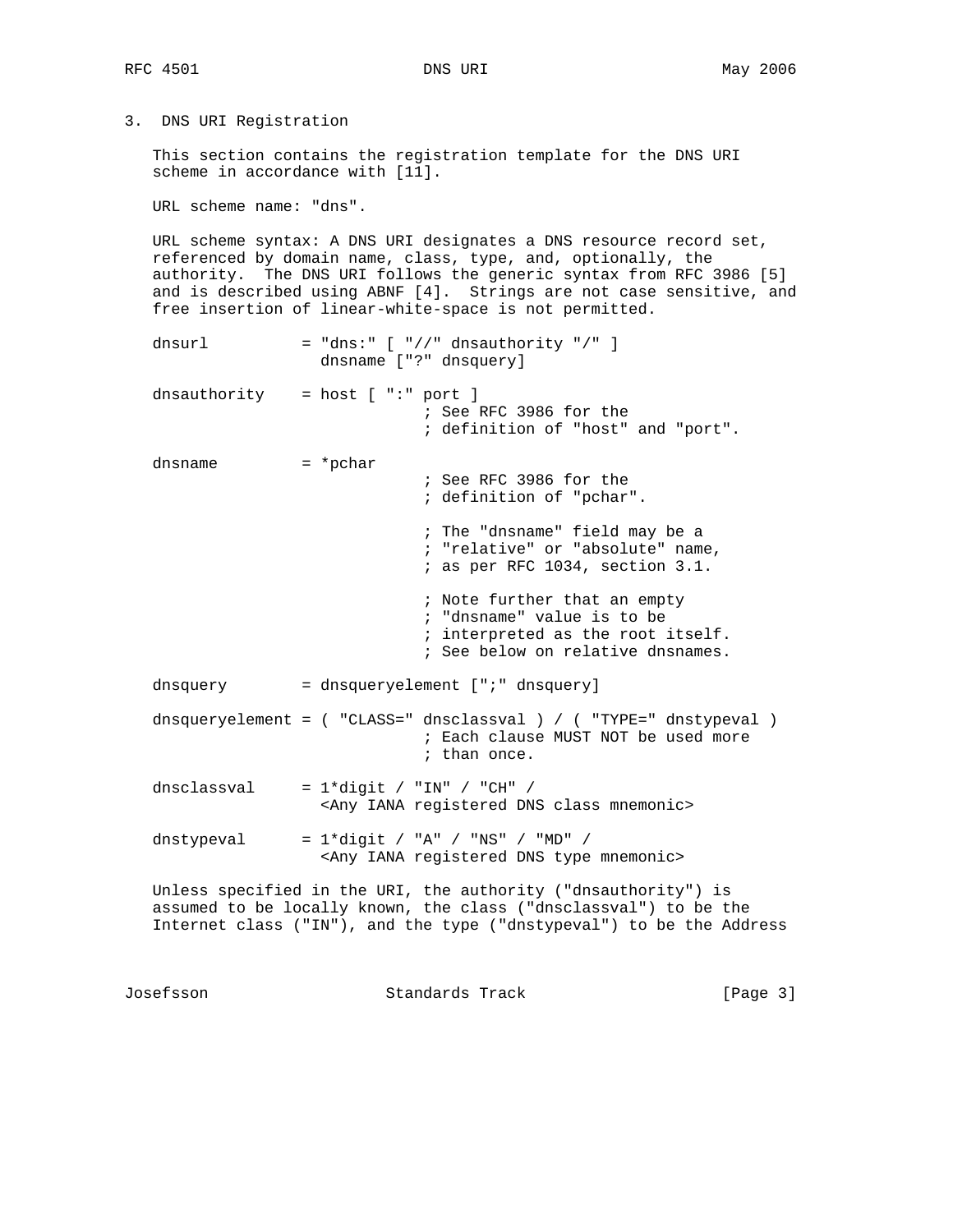type ("A"). These default values match the typical use of DNS: to look up addresses for host names.

 A dnsquery element MUST NOT contain more than one occurrence of the "CLASS" and "TYPE" fields. For example, both "dns: example?TYPE=A;TYPE=TXT" and "dns:example?TYPE=A;TYPE=A" are invalid. However, the fields may occur in any order, so that both "dns: example?TYPE=A;CLASS=IN" and "dns:example?CLASS=IN;TYPE=A" are valid.

 The digit representation of types and classes MAY be used when a mnemonic for the corresponding value is not well known (e.g., for newly introduced types or classes), but it SHOULD NOT be used for the types or classes defined in the DNS specification [2]. All implementations MUST recognize the mnemonics defined in [2].

 To avoid ambiguity, relative "dnsname" values (i.e., those not ending with ".") are assumed to be relative to the root. For example, "dns: host.example" and "dns:host.example." both refer to the same owner name; namely, "host.example.". Further, an empty "dnsname" value is considered a degenerative form of a relative name, which refers to the root (".").

 To resolve a DNS URI using the DNS protocol [2], a query is created, using as input the dnsname, dnsclassval, and dnstypeval from the URI string (or the appropriate default values). If an authority ("dnsauthority") is given in the URI string, this indicates the server that should receive the DNS query. Otherwise, the default DNS server should receive it.

 Note that DNS URIs could be resolved by other protocols than the DNS protocol, or by using the DNS protocol in some other way than as described above (e.g., multicast DNS). DNS URIs do not require the use of the DNS protocol, although it is expected to be the typical usage. The previous paragraph only illustrates how DNS URIs are resolved using the DNS protocol.

 A client MAY want to check that it understands the dnsclassval and dnstypeval before sending a query, so that it will be able to understand the response. However, a typical example of a client that would not need to check dnsclassval and dnstypeval would be a proxy that would just treat the received answer as opaque data.

 Character encoding considerations: Characters are encoded as per RFC 3986 [5]. The DNS protocol does not consider character sets; it simply transports opaque data. In particular, the "dnsname" field of the DNS URI is to be considered an internationalized domain name (IDN) unaware domain name slot, in the terminology of RFC 3940 [14]. The considerations for "host" and "port" are discussed in [5].

Josefsson Standards Track [Page 4]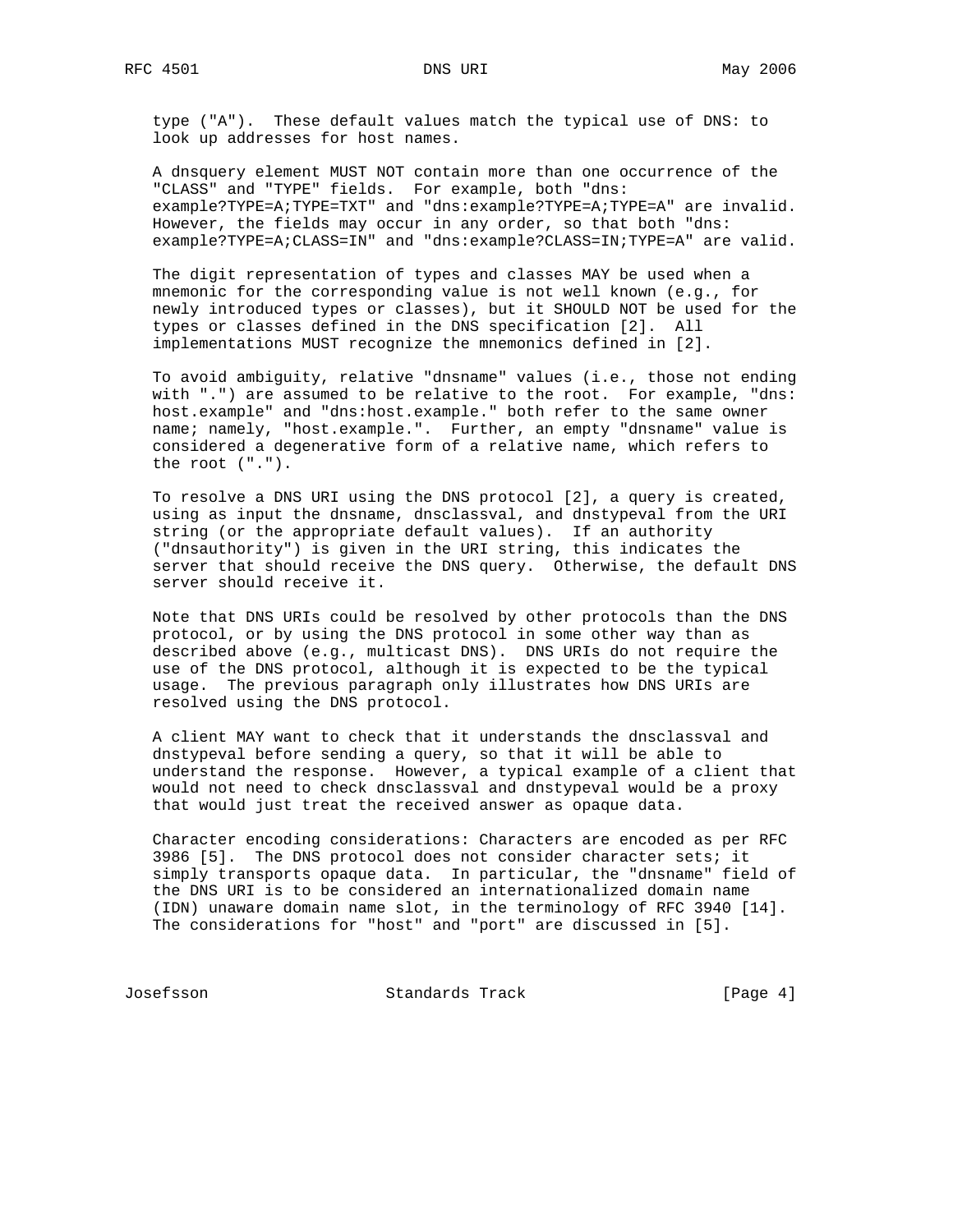Because "." is used as the DNS label separator, an escaping mechanism is required to encode a "." that is part of a DNS label. The escaping mechanism is described in section 5.1 of RFC 1035 [2]. For example, a DNS label of "exa.mple" can be escaped as "exa\.mple" or "exa\046mple". However, the URI specification disallows the "\" character from occurring directly in URIs, so it must be escaped as "%5c". The single DNS label "exa.mple" is thus encoded as "exa% 5c.mple". The same mechanism can be used to encode other characters, for example, "?" and ";". Note that "." and "%2e" are equivalent within dnsname and are interchangeable.

 This URI specification allows all possible domain names to be encoded, provided the encoding rules are observed per [5]). However, certain applications may restrict the set of valid characters. Care should be taken so that invalid characters in these contexts do not cause harm. In particular, host names in the DNS have certain restrictions. It is up to these applications to limit this subset; this URI scheme places no restrictions.

 Intended usage: Whenever it is useful for DNS resources to be referenced by protocol-independent identifiers. Often, this occurs when the data is more important than the access method. Since software in general has coped without this so far, it is not anticipated to be implemented widely, nor migrated to by existing systems, but specific solutions (especially security-related) may find this appropriate.

 Applications and/or protocols that use this scheme include Security-related software, DNS administration tools, and network programming packages.

 Interoperability considerations: The data referenced by this URI scheme might be transferred by protocols that are not URI aware (such as the DNS protocol). This is not anticipated to have any serious interoperability impact.

 Interoperability problems may occur if one entity understands a new DNS class/type mnemonic that another entity does not. This is an interoperability problem for DNS software in general, although it is not a major practical problem for current DNS deployments, as the DNS types and classes are fairly static. To guarantee interoperability, implementations can use integers for all mnemonics not defined in [2].

 Interaction with Binary Labels [10] or other extended label types has not been analyzed. However, binary labels appear to be infrequently used in practice.

Josefsson Standards Track [Page 5]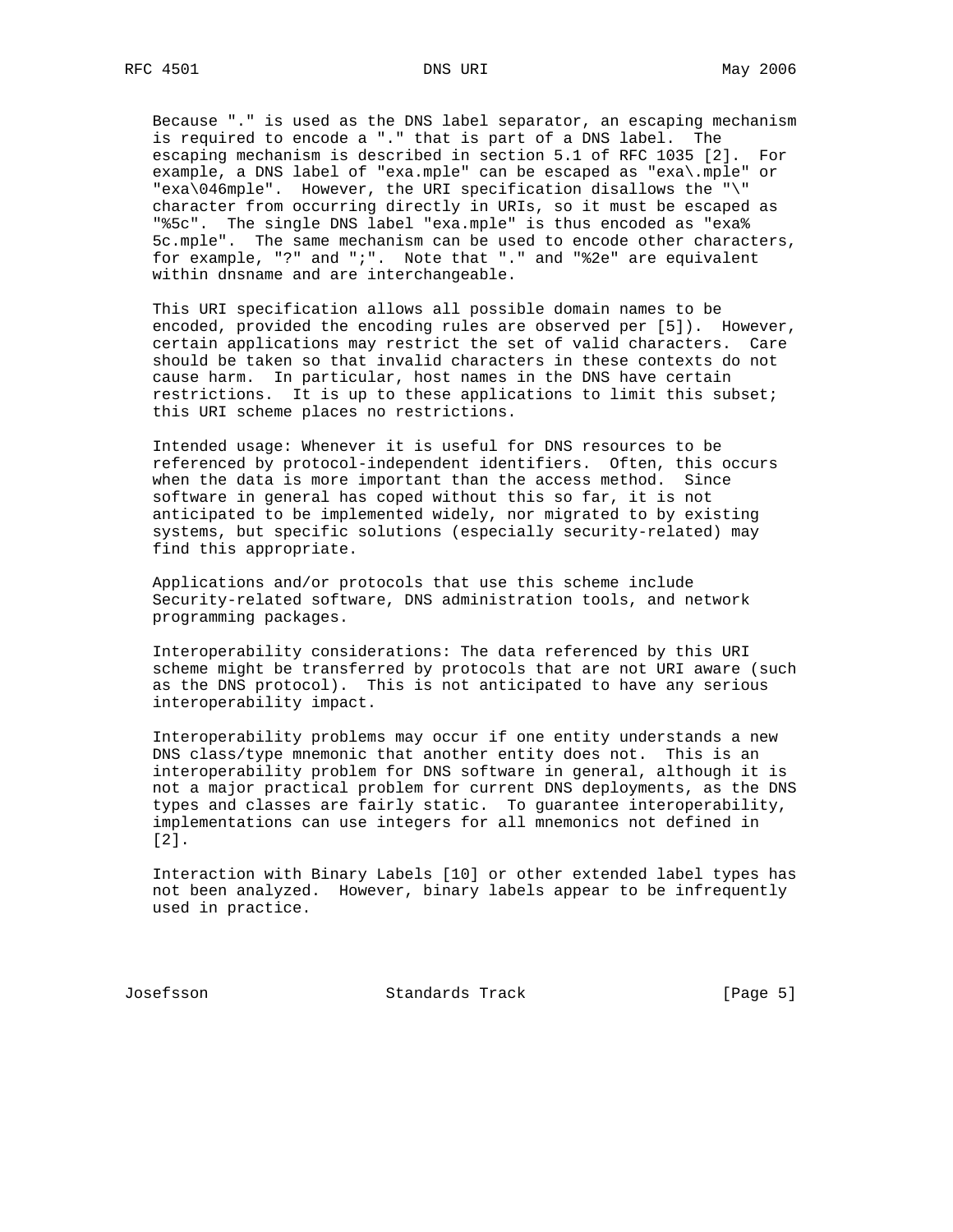Contact: simon@josefsson.org

Author/Change Controller: simon@josefsson.org

4. Examples

 A DNS URI is of the following general form. This is intended to illustrate, not define, the scheme:

dns:[//authority/]domain[?CLASS=class;TYPE=type]

 The following illustrates a URI for a resource with the absolute name "www.example.org.", the Internet (IN) class, and the Address (A) type:

dns:www.example.org.?clAsS=IN;tYpE=A

 Since the default class is IN and the default type is A, the same resource can be identified by a shorter URI using a relative name:

dns:www.example.org

 The following illustrates a URI for a resource with the name "simon.example.org" for the CERT type in the Internet (IN) class:

dns:simon.example.org?type=CERT

 The following illustrates a URI for a resource with the name "ftp.example.org", in the Internet (IN) class and the address (A) type, but from the DNS authority 192.168.1.1 instead of the default authority:

dns://192.168.1.1/ftp.example.org?type=A

 The following illustrates various escaping techniques. The owner name would be "world wide web.example\.domain.org", where "\." denotes the character "." as part of a label, and "." denotes the label separator:

dns:world%20wide%20web.example%5c.domain.org?TYPE=TXT

The following illustrates a strange but valid DNS resource:

dns://fw.example.org/\*.%20%00.example?type=TXT

Josefsson Standards Track [Page 6]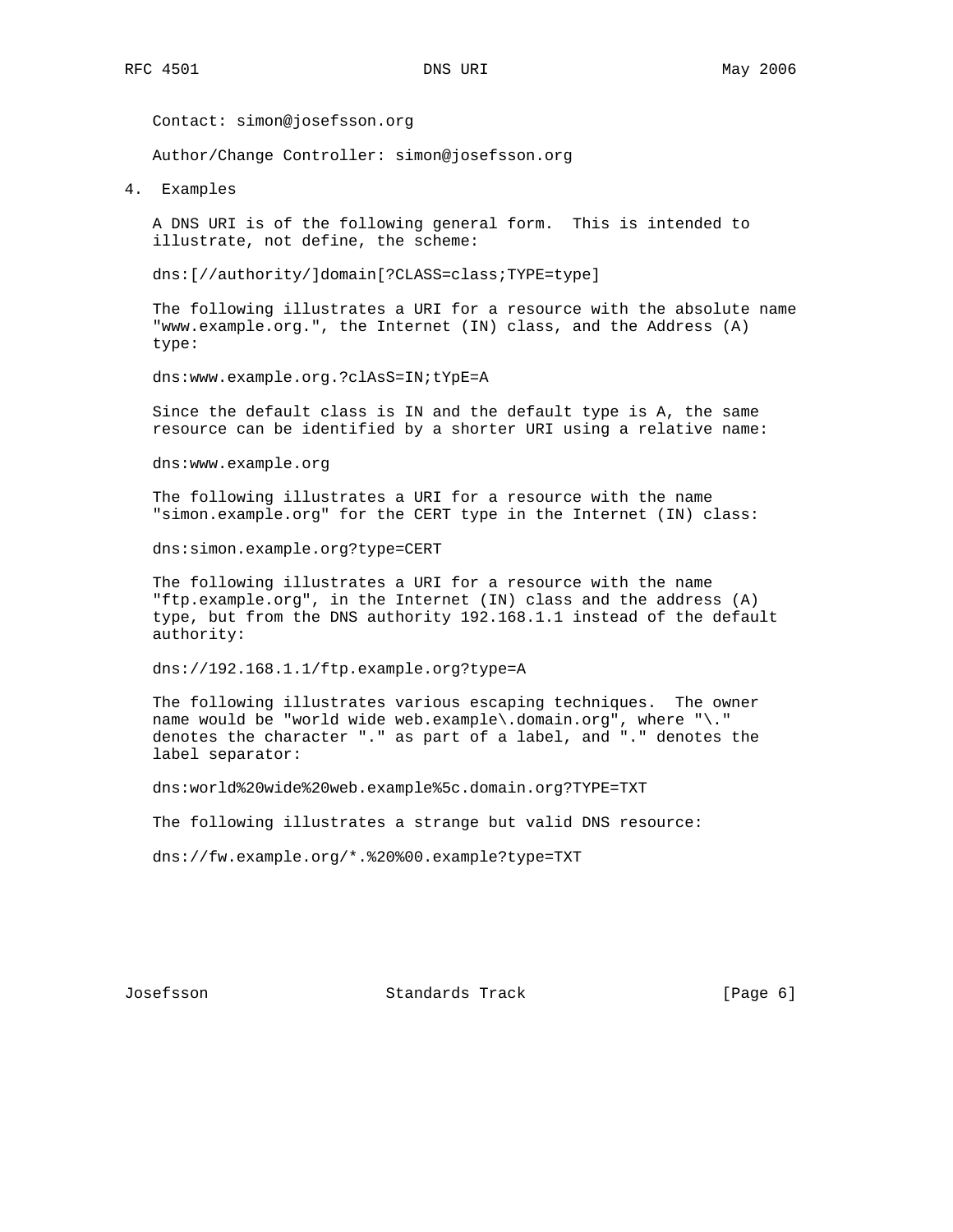#### 5. Acknowledgements

 Thanks to Stuart Cheshire, Donald Eastlake, Pasi Eronen, Bill Fenner, Ted Hardie, Russ Housley, Peter Koch, Andrew Main, Larry Masinter, Michael Mealling, Steve Mattson, Marcos Sanz, Jason Sloderbeck, Paul Vixie, Sam Weiler, and Bert Wijnen for comments and suggestions. The author acknowledges RSA Laboratories for supporting the work that led to this document.

# 6. Security Considerations

 If a DNS URI references domains in the Internet DNS environment, both the URI itself and the information referenced by the URI is public information. If a DNS URI is used within an "internal" DNS environment, both the DNS URI and the data referenced should be handled using the same considerations that apply to DNS data in the "internal" environment.

 If information referenced by DNS URIs are used to make security decisions (such data includes, but is not limited to, certificates stored in the DNS [9]), implementations may need to employ security techniques such as Secure DNS [16], CMS [13], or OpenPGP [8], to protect the data during transport. How to implement this will depend on the usage scenario, and it is not up to this URI scheme to define how the data referenced by DNS URIs should be protected.

 If applications accept unknown dnsqueryelement values in a URI (e.g., URI "dns:www.example.org?secret=value") without knowing what the "secret=value" dnsqueryelement means, a covert channel used to "leak" information may be enabled. The implications of covert channels should be understood by applications that accept unknown dnsqueryelement values.

 Slight variations, such as the difference between upper and lower case in the dnsname field, can be used as a covert channel to leak information.

7. IANA Considerations

 The IANA has registered the DNS URI scheme, using the template in section 3, in accordance with RFC 2717 [11].

Josefsson Standards Track [Page 7]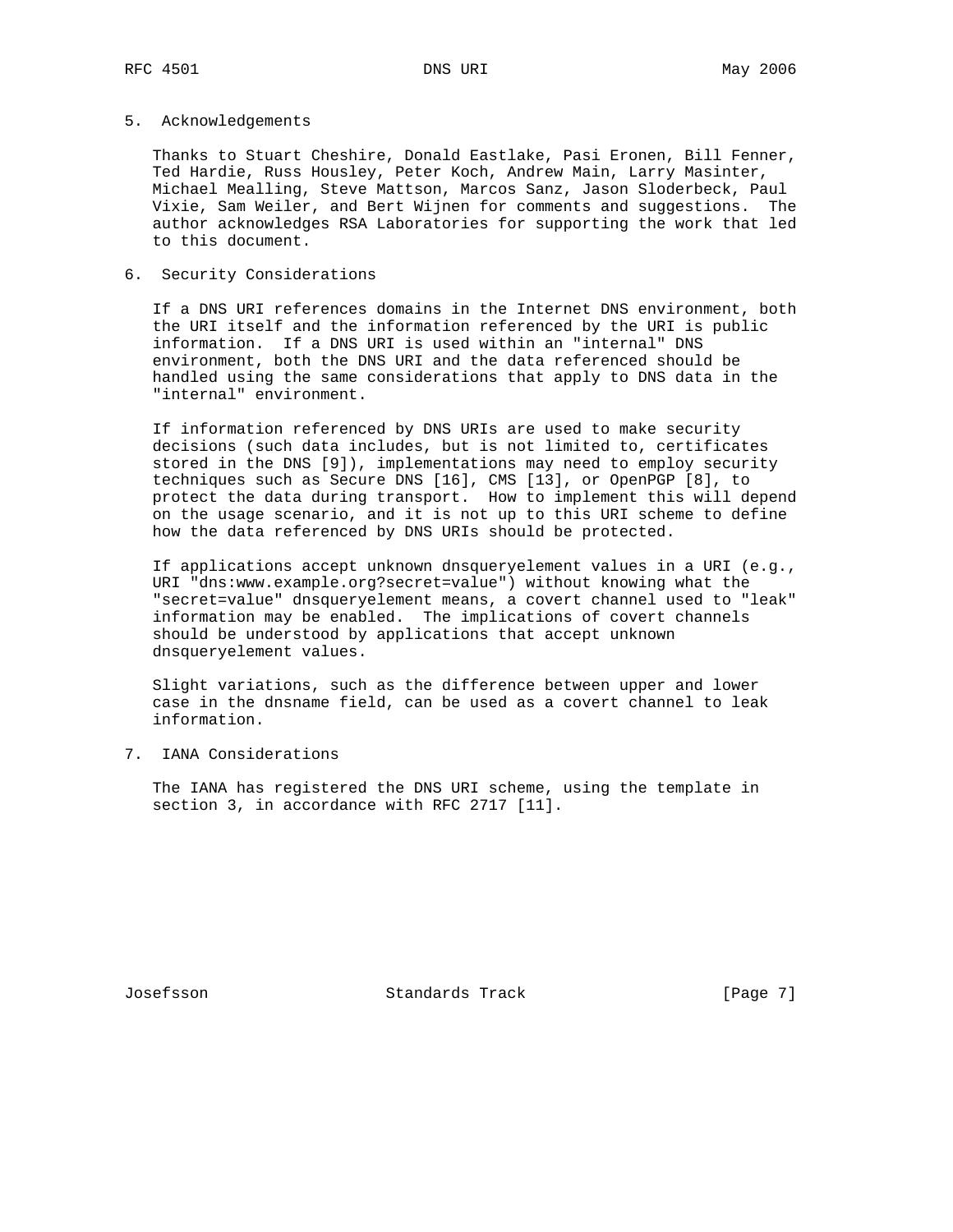8. Copying Conditions

 Copyright (c) 2000, 2001, 2002, 2003, 2004, 2005, 2006 Simon Josefsson

 Regarding this entire document or any portion of it, the author makes no guarantees and is not responsible for any damage resulting from its use. The author grants irrevocable permission to anyone to use, modify, and distribute it in any way that does not diminish the rights of anyone else to use, modify, and distribute it, provided that redistributed derivative works do not contain misleading author or version information. Derivative works need not be licensed under similar terms.

- 9. References
- 9.1. Normative References
	- [1] Mockapetris, P., "Domain names concepts and facilities", STD 13, RFC 1034, November 1987.
	- [2] Mockapetris, P., "Domain names implementation and specification", STD 13, RFC 1035, November 1987.
	- [3] Bradner, S., "Key words for use in RFCs to Indicate Requirement Levels", BCP 14, RFC 2119, March 1997.
	- [4] Crocker, D. and P. Overell, "Augmented BNF for Syntax Specifications: ABNF", RFC 4234, October 2005.
	- [5] Berners-Lee, T., Fielding, R., and L. Masinter, "Uniform Resource Identifier (URI): Generic Syntax", STD 66, RFC 3986, January 2005.
- 9.2. Informative References
	- [6] Postel, J. and J. Reynolds, "File Transfer Protocol", STD 9, RFC 959, October 1985.
	- [7] Freed, N., Klensin, J., and J. Postel, "Multipurpose Internet Mail Extensions (MIME) Part Four: Registration Procedures", BCP 13, RFC 2048, November 1996.
	- [8] Callas, J., Donnerhacke, L., Finney, H., and R. Thayer, "OpenPGP Message Format", RFC 2440, November 1998.
	- [9] Eastlake 3rd, D. and O. Gudmundsson, "Storing Certificates in the Domain Name System (DNS)", RFC 2538, March 1999.

Josefsson Standards Track [Page 8]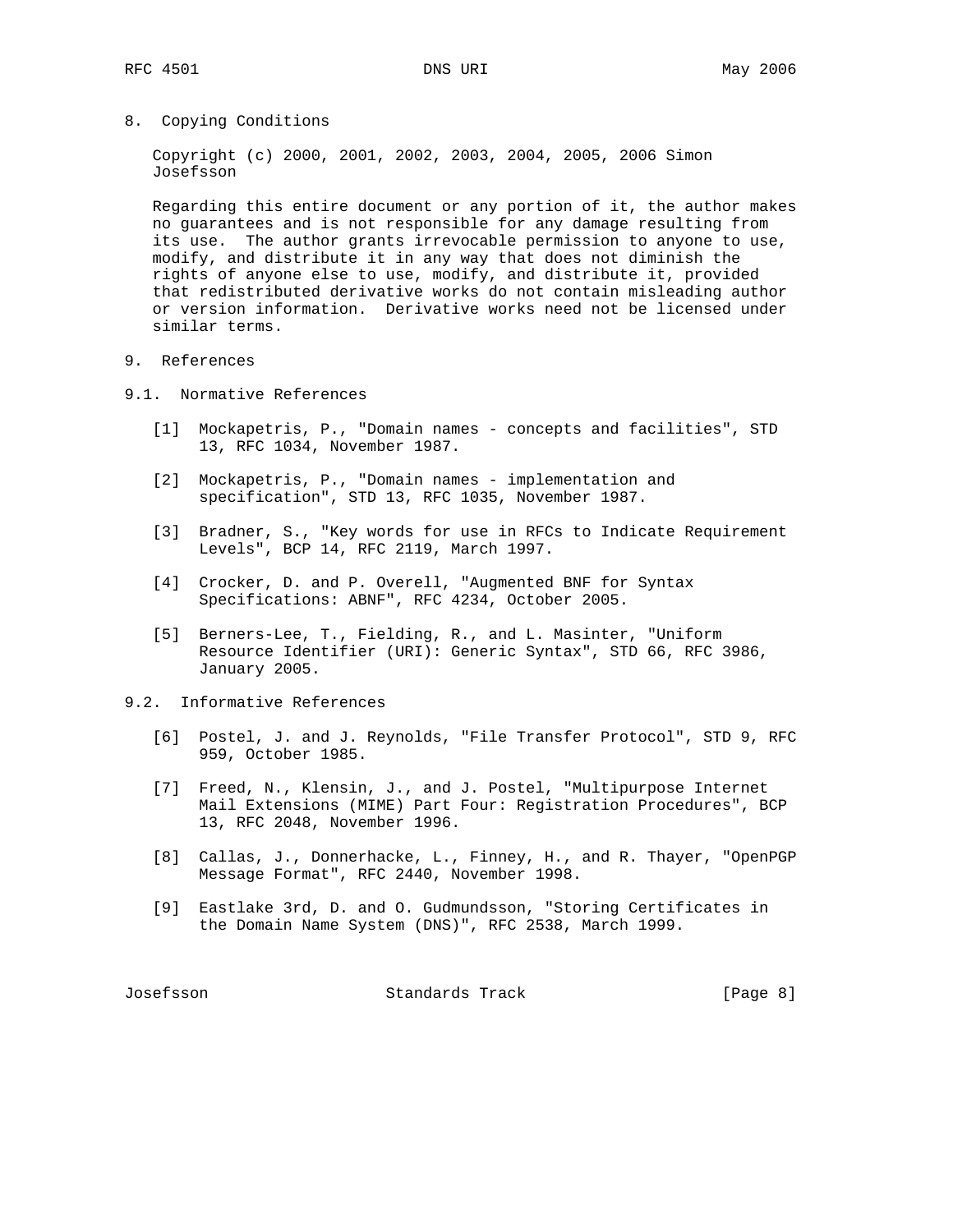- [10] Crawford, M., "Binary Labels in the Domain Name System", RFC 2673, August 1999.
- [11] Petke, R. and I. King, "Registration Procedures for URL Scheme Names", BCP 35, RFC 2717, November 1999.
- [12] Connolly, D. and L. Masinter, "The 'text/html' Media Type", RFC 2854, June 2000.
- [13] Housley, R., "Cryptographic Message Syntax (CMS)", RFC 3852, July 2004.
- [14] Faltstrom, P., Hoffman, P., and A. Costello, "Internationalizing Domain Names in Applications (IDNA)", RFC 3490, March 2003.
- [15] Josefsson, S., "Domain Name System Media Types", RFC 4027, April 2005.
- [16] Arends, R., Austein, R., Larson, M., Massey, D., and S. Rose, "DNS Security Introduction and Requirements", RFC 4033, March 2005.

Author's Address

 Simon Josefsson SJD

EMail: simon@josefsson.org

Josefsson Standards Track [Page 9]